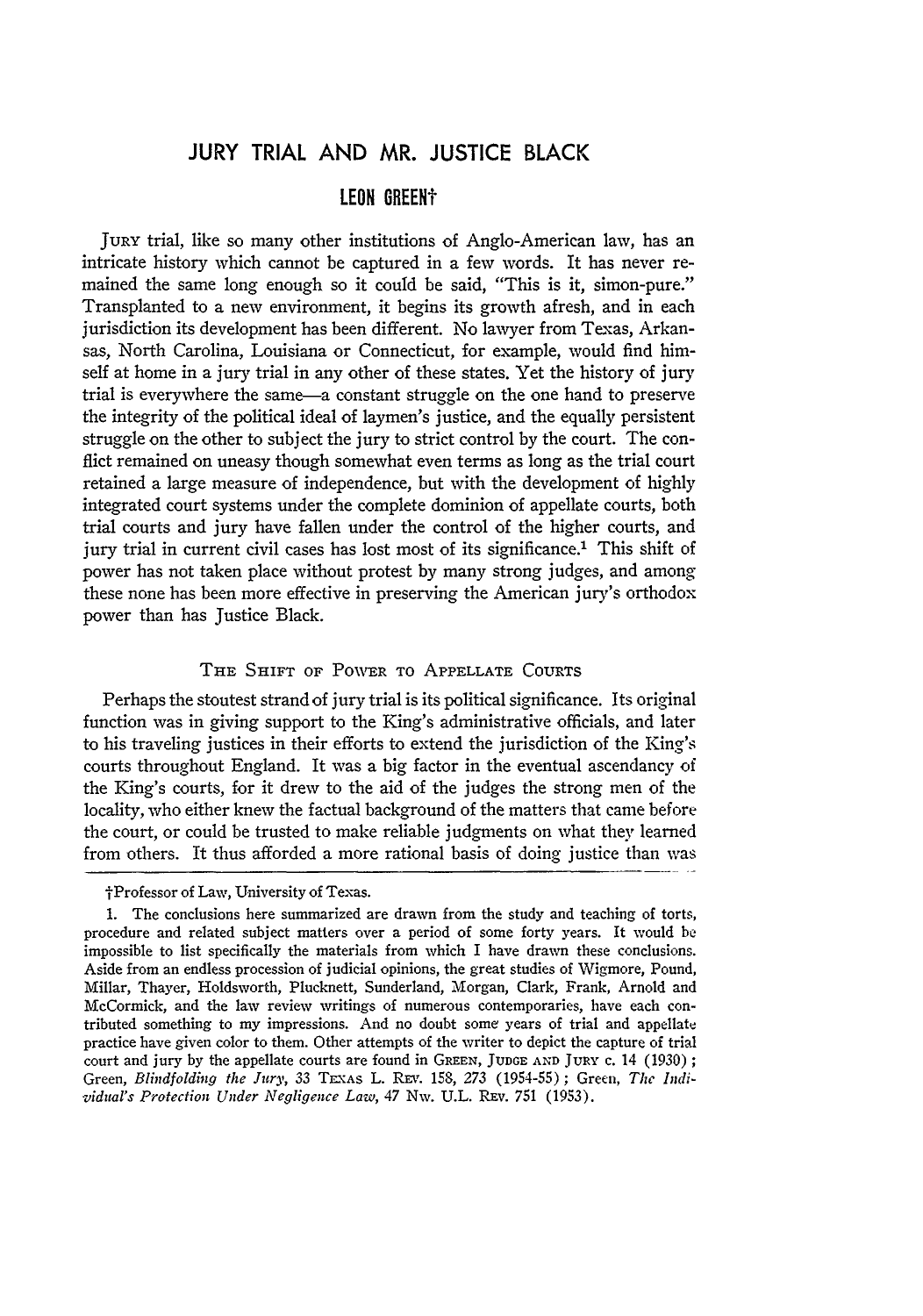provided by the cruder methods of trial that it supplanted. Even so, the beginning of jury trial was timid, and it passed only haltingly from assize and inquisition to fact determination based on the testimony of witnesses, and the application of the law as given **by** the judge to the facts so found.

Jury trial everywhere has been a process of rough justice, never subject successfully to great refinement, and always capable of great abuse. There has never been a period when it was not ripe for reform. Its success has been in honest approximation; its best services in the frontier periods of English and American societies-in criminal cases, in land suits, in actions for debt, in civil actions involving physical violence, in the simpler cases of fraud and in both civil and criminal cases involving political rights. In all these cases, it has saved trial judges difficult and embarrassing judgments and with rare exceptions has won and held their affections.

To citizens generally, jury trial has given a sense of political freedom; a feeling of being a part of government. It offers an assurance of judgment **by** neighbors who understand the community climate of values, a bulwark against the petty tyrannies of headstrong judges, and a means of softening the cold letter of the law in cases of hardship. As political, social and economic environments have changed, jury trial has changed its character also. But even so, these historic memories are still retained, and "we the people" insist on its retention, if for nothing more than as a symbol of political freedom, emphasizing the dignity of the citizen and the power of the local community. Moreover, the trial judge still finds in jury verdicts relief from making embarrassing judgments and protection against the criticism that arises from an unpopular outcome of a trial. And so we may dismiss the suggestion that jury trial will be expurgated from our law. Even though it may become only a formalism, it is probably an enduring watermark of the common law.

Another stout strand of jury trial is its function of determining disputed "issues of fact" in civil cases. It has never been easy for courts to make use of juries in the determination of law suits. No one has yet been able to isolate issues of fact and issues of law and keep them isolated for purposes of judgment, and it is even more difficult to hold a jury within the limits of their function without on the one hand restricting their power so that they cannot perform intelligently, or on the other hand surrendering the whole case to the jury. And it is perhaps equally difficult to restrain the judge within the limits of his functions. The attempt to maintain a workable equilibrium of the dual agency of judge and jury is a long and intricate story which can only be swiftly summarized here.

As long as civil cases remained simple, and the issues were in the domain of the understanding of everyday citizens, jury trial both in England and in this country was relatively satisfactory. But as civil cases became more complex and litigation brought within its vortex the interests of an expanding commercial and industrial economy; as the significance of these interests outran the understanding of laymen; as population multiplied and became mobile, so that strangers infiltrated every precinct; as business activities became or-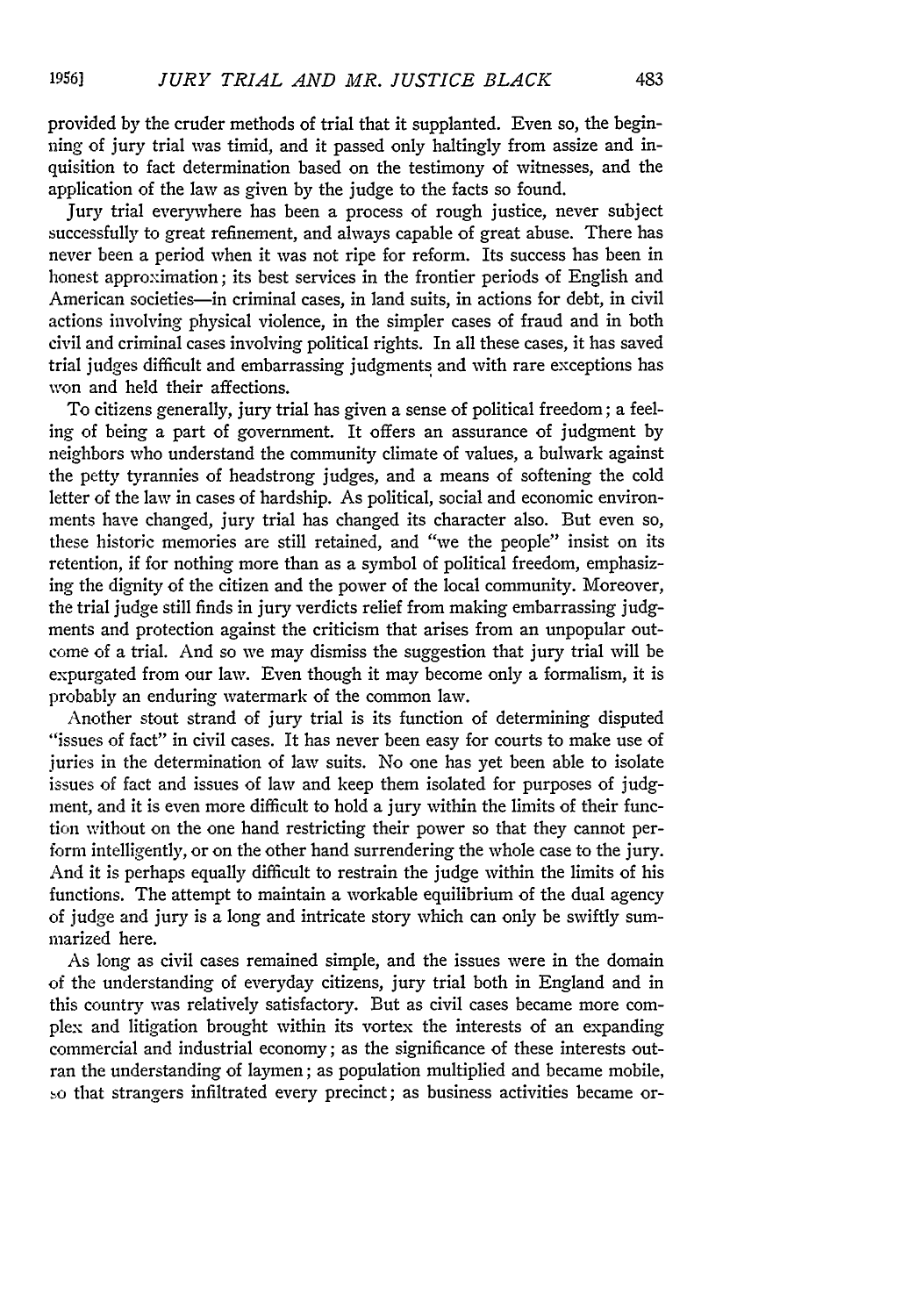ganized into great enterprises that overflowed their local and even state boundaries; as many activities came to depend on dangerous machines that counted their victims **by** the thousands; as insurance companies assumed liability and took over the role of defense; as the experts and their methods in all the fields of science were called upon to supply proof; and as the courts through which the swelling tides of litigation were channelled grew in number and overlapped in jurisdiction, many serious conflicts have arisen within the jury process. Furthermore, selection of jurors on the basis of property, moral and educational qualifications, and conversely, exemption of many of the best citizens from jury service; tampering with jurors and their own misconduct; suits between local citizens and those foreign to the community, especially where the stranger was a corporation; suits between servants and their corporate masters; suits between the wealthy and the poor; suits between landowners and their tenants; suits between the ethical lawyer and the one not so ethical---these and a hundred other conflicts brought extraneous influences to bear on the jury's determination of the issues between the parties to the suit.

As these problems arose, they were met **by** the judges, sometimes assisted **by** the legislatures, with practices devised primarily for use **by** the *trial* judge. Among the most important, perhaps, were the early attaint of the jury for false verdict; the special verdict in all of its variations; refinement of the pleadings through demurrers, motions and replies, so that only a single issue remained for trial if it could not be resolved as a matter of law; judgments notwithstanding the verdict; nonsuits; directed verdicts; new trial; change of venue; remittance of damages; rules for excluding, restricting or testing the testimony of witnesses and other data for admission in evidence; detailed instructions to the jury on the law, sometimes accompanied **by** comment on the facts; and many other practices of lesser importance. Each of these practices originated in some environment that was thought to call for control of the jury; each has an extended history all its own.

Even with these strong measures in the hands of the trial judge, jury determination of issues has never been highly dependable. Moreover, changes in the trial process and at other points have frequently thrown control out of kilter. Serious and lasting maladjustments have resulted from the great reforms which liberalized and expanded the litigation process so as to combine matters of law and equity, and to permit the extensive joinder of causes of action and parties, with the corresponding multiplication of defensive issues, impleading of third parties, cross-actions and counterclaims ad infinitum. This heavy loading of a single litigation so as to constitute a mass trial of issues has imposed tremendous burdens on jury trial. Trials are extended in time, instructions are lengthy and involved, and the opportunities for error are almost limitless. Verdicts that cannot be sustained call for new trials or provide the basis for appeals. New rules for the submission of issues, for making and preserving exceptions and for assigning errors; doctrines of harmless error; and scores of other correctional devices do not remove the burdens or supply the antidotes for the complexities injected into the trial **by** these reforms from which so much was expected.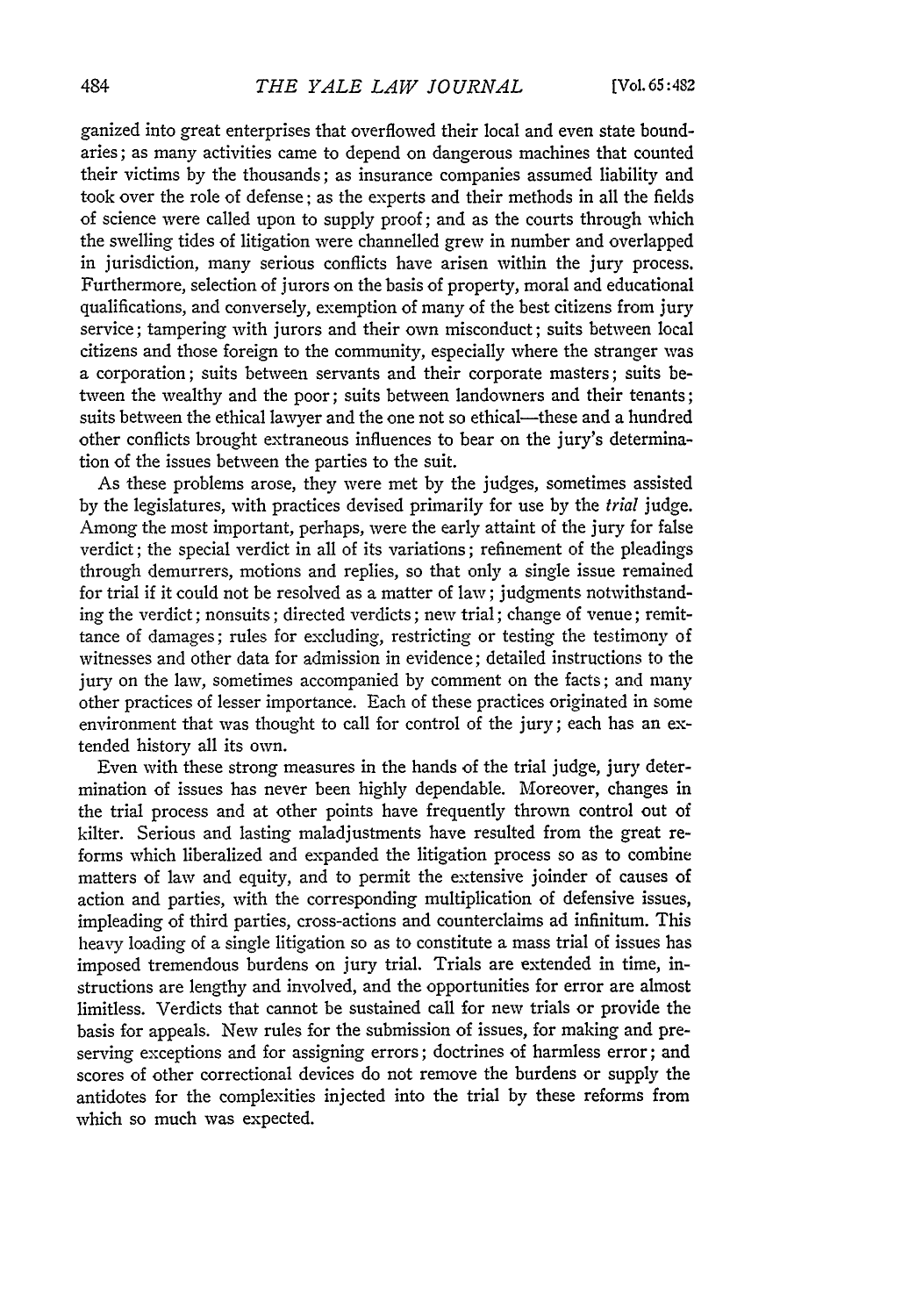The greatest relief for the trial courts has in fact come by the transfer of the burden of responsibility to the appellate courts, and the appellate courts, in self-defense as it were, have been compelled to evolve themselves from mere courts for pointing out errors of law into courts of comprehensive review for the authoritative determination of the law, and in many instances of the facts as well. To say that this transfer in responsibility gave relief to the judicial system would be inaccurate. Instead it has required tremendous expansion of the system and has produced a mass of judicial decision which in itself constitutes a formidable problem for both practitioners and trial courts.

Let us examine this development a little more closely. The increased comple:xity in trials and the comprehensive review on the facts as well as the law **by** the appellate courts have imposed a great burden on the whole court system. The trial judge's attempts to instruct the jury on a multitude of issues within the limitations of increasing doctrinal refinements, and at the same time to leave the jury free to exercise their functions, are seldom faultless. Not only must the trial courts themselves frequently grant new trial, but many cases are transferred to the appellate courts to be unscrambled and sent back for another trial. There has been no speeding and simplifying of the disposition of cases; rather, the dockets in both trial and appellate courts of heavily populated areas are becoming ever more crowded. It is not unusual for a case to be before a court from four to six times. More judges, both trial and appellate, are required; then more courts, both trial and appellate; then more trial procedures and more appellate procedures; then more authoritative declarations by the appellate courts on points of procedural and substantive law in order to bring uniformity in practice, and certainty in the law. Then in order to protect their reviewing processes, the appellate courts must declare the law with the utmost meticulousness so that the trial courts can make it effective in ruling on motions and in their instructions to juries.

**A** remarkable development has taken place at this point. In tort cases for example, the courts at first used general expressions as "reasonable care," "the ordinary prudent man," "under all the surrounding circumstances" and like phrases as guiding lights for jurors. The issues were simple: negligence, contributory negligence, last clear chance, causal relation and damages were the usual inquires for jury findings. On the basis of these issues and guiding lights the judges in many jurisdictions summarized the facts, and in some commented on the weight of the evidence. The lawyers however though this gave the trial judge too much power over the jury and as a result of their pressure in most states, either by statute or constitution, comment on the evidence in any form v.as prohibited.

The courts could not and did not accept this defeat and surrender of power. They performed an exceedingly clever maneuver. In order not to offend the rule against comment on the weight of evidence, they simply transmuted specific circumstances into questions of law, which of course are the raw materials out of which rules of law are formulated. With these rules the trial judge himself could pass judgmeht on many details and restrict the jury's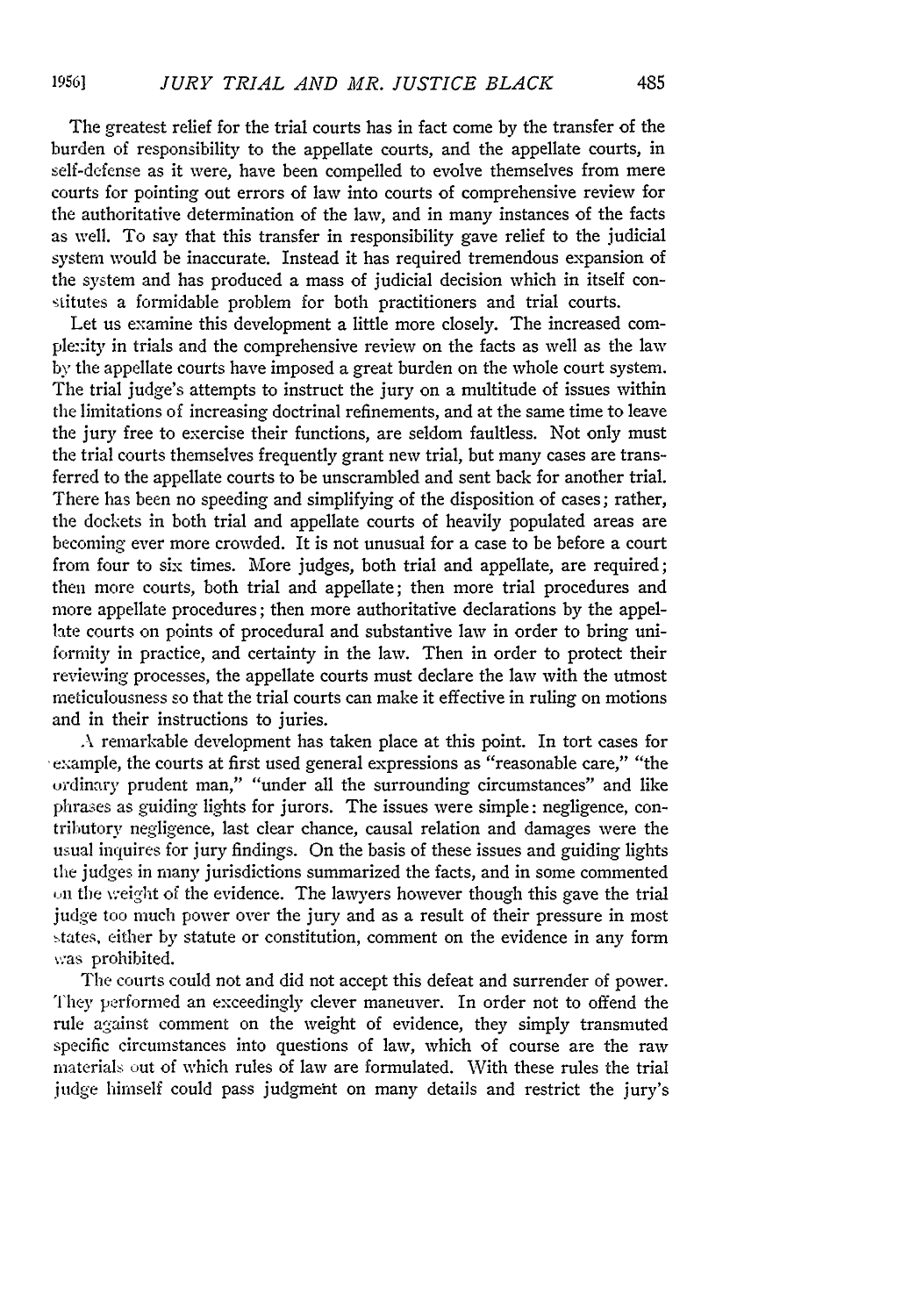judgment on others. Of more importance, the appellate courts were enabled to check his judgments at every step. Good examples of what has been done are found in the landowner categories of trespasser, licensee and invitee; in the extensive network of causes--proximate, remote, sole, intervening and supervening; and in the multitude of specific rules involving presumptions, burden of proof, res ipsa loquitur, negligence per se, unavoidable accident and a host of other doctrinal gadgets.

Thus the appellate courts have steadily moved in on the jury's province of determining whether "under all the circumstances" the defendant was negligent, the plaintiff was contributorily negligent, or the defendant had the last clear chance, and whether the conduct involved contributed to the plaintiff's injury-by creating rules of law designed to control the jury's consideration of every circumstance in a litigation. This process has so bloated these simple issues that it is not unusual for the court to have to pass upon a multitude of sub-issues in order to determine a single basic inquiry in a case. So it is that principles, theories, doctrines, rules and formulas of law, procedural and substantive, have been spun and refined without limit; and there seems to be no way to bring to an end this upward-spiralling process of lawmaking and lawrefining. To say that neither trial judge nor jury can successfully respond through general instructions or special issues to a process so extravagantly developed for remote control by appellate courts, is an understatement for which I can only apologize.

It can be said with assurance that the appellate courts have now secured control of all the essentials of jury trial. The trial judge is not much more than a trial examiner, while the jury simply satisfies the public and professional craving for ceremonial-the necessity for dealing with simple matters as though they were freighted with great significance. Fortunately, most cases end in some fashion with the trial determination; otherwise the judicial process would not work at all. But in any case in which either party wishes appellate review, and has been forehanded enough to make a record, the judgment of the trial court is subject to the judgment of the appellate court on the law, and on the facts as well, if the appellate court chooses to exercise its control.

Trial by record before an appellate court, even assuming an accurate record and conscientious review, has little resemblance to jury trial as it had developed in Anglo-American judicial history. It is thus that the significance of jury trial in civil cases has become so largely that of a symbol. The more trial by record is developed, the more jury trial comes to have merely symbolic value. Nor does trial by record serve the cause of justice to a greater advantage than jury trial; trial by record has its dangers, also. It is rare that the "fall out" in jury trial does not pollute a record with error. Moreover, the trial may be recorded with the utmost fidelity, but many of its overtones and undertones do not find their way into the record. In the trial court the case is pulsing with life; by the time it reaches the appellate court, much of its life has leaked out or evaporated. Again, the objectives of the two courts are somewhat different. In the trial court the emphasis is on justice as between the parties; in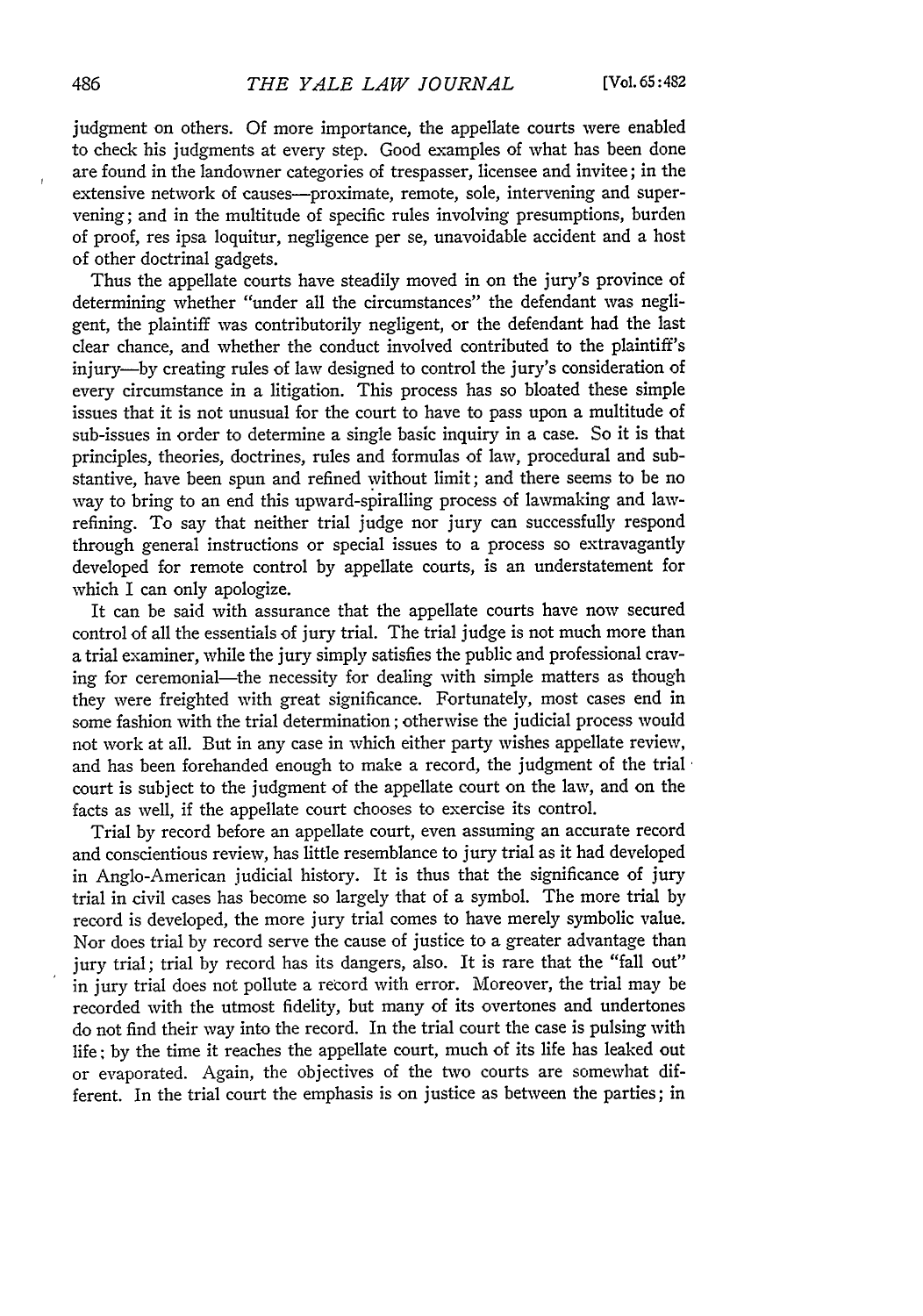the appellate court it is on keeping the lines of the law straight and systematic for justice in general. This change in emphasis may make a great deal of difference in a close case. It is only with the utmost effort, if at all, that even the most able and patient appellate judge can bring a case back to life. And not only has the case lost its vitality, it has taken on new elements which may affect its disposition: new personalities; inadequate briefs, perhaps; restatement and reinterpretation of the facts and the law; the wider administrative outlook from the appellate bench; and a multitude of what are thought of as purely incidental influences-subtle influences-which nevertheless take their toll. Passing on the merits of a close case at long range in time and distance and in a hushed environment is a delicate undertaking. Under the subtle attacks of masterful advocates the rulings of a trial court can frequently be made to appear wrong, unfair, or even grotesque. If the appellate court is so convinced, its judicial conscience drives it to exercise some control to nullify what looks from afar like a bad result. Unless the judge handling the case is a dullard (and this is so rare that it need not be taken into account), some device of appellate control—even resort to "the manifest weight of the evidence"—is always at hand to further the ends of justice as they may appear, however perfect the record may seem on its face.

This is not an unnatural development in any hierarchy. It has required a century to develop the current court systems of the states and the nation into well-articulated hierarchies. And as the development has advanced, the importance of jury trial and the trial judge has declined. This may or may not be unfortunate. I do not know enough to be certain one way or the other. But what has happened here as a result of the concentration of controls and power in the appellate courts is not an isolated phenomenon in our culture. The same development may be observed in the strong group controls that have resulted from the exodus from the farms to the towns and cities; the drying up of the country newspaper by the city newspaper; the mergers in turn of city newspapers under a single management, and finally the consolidation of newspaper, radio and television into chains under the domination of a relatively small group of owners and advertisers. Our thinking and culture in many of their important aspects tend steadily to fall under the control of a few public relations firms in our larger cities. And in fact, we observe like movements in all the important economic and governmental affairs of our time.

All this may be an inevitable product of the American genius for organization and the concentration of power. Whatever its ultimate explanation, the shift of power from the trial court and jury to the appellate court-from the local community to a centralized court system-may well deaden the administration of the law, just as these other concentrations of power have produced conformity in other facets of our lives. Perhaps these developments cannot and should not be stopped. Perhaps the only escape from the excessive expense, delays, procedures and refinements of law incident to jury trial is by shifting more and more power to the appellate courts. The open recognition of their power and responsibility might be an exceedingly wholesome influence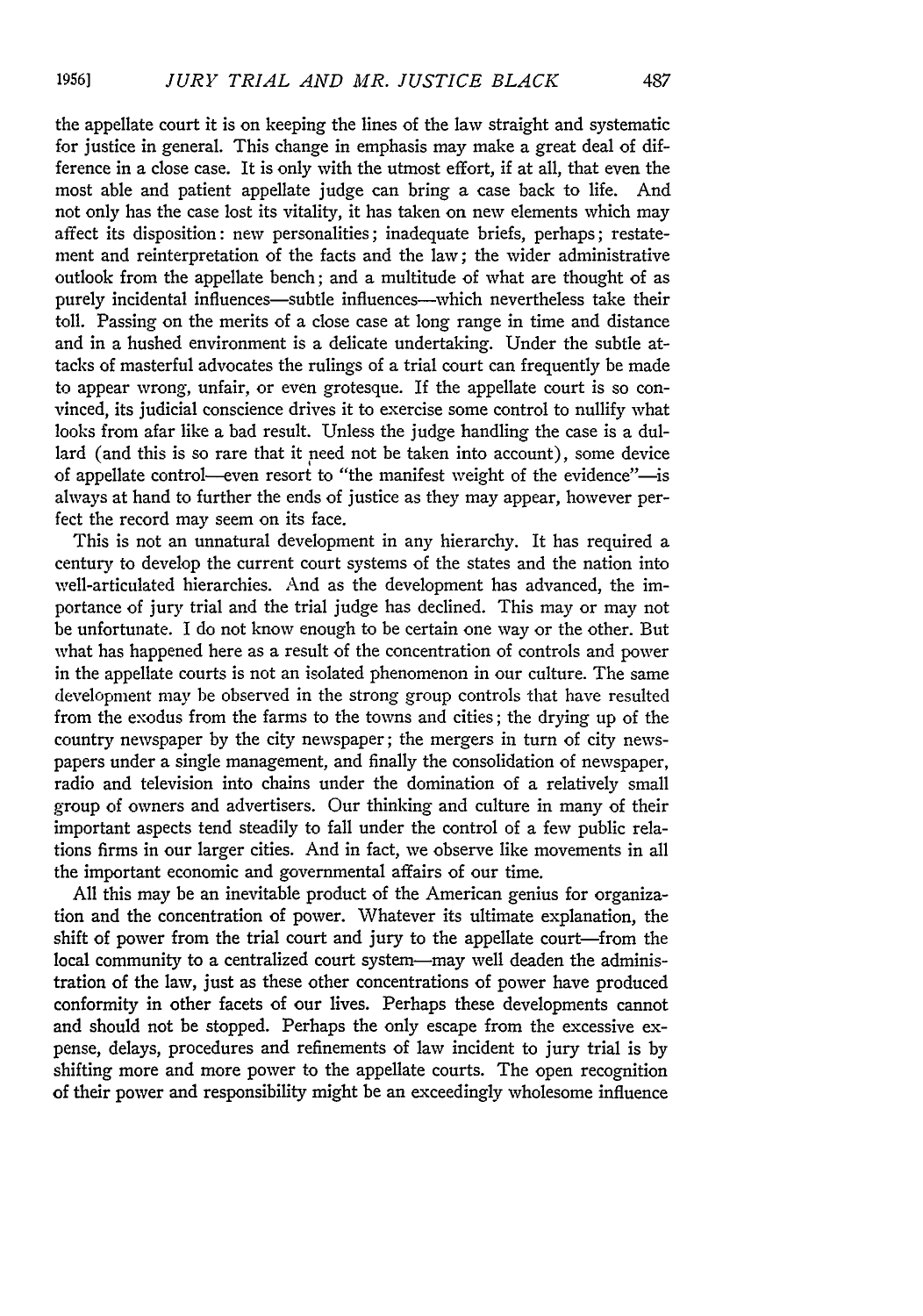in the administration of justice. But if jury trial is to be preserved in civil cases as anything more than a sort of preliminary examination merely formulating the decisive issues for the appellate courts, heroic measures are required to bring about a realignment of the judicial process.<sup>2</sup>

### **THE SUPREME COURT AND JURY TRIAL**

Efforts have been made to counteract this trend in at least one small area of the law; their results can be seen in the more recent cases decided by the United States Supreme Court under the Federal Employers' Liability Act.<sup>3</sup> For a period at least the Court has attempted to free this litigation from the strangling doctrinal controls developed by common law appellate courts. This has not always been the attitude of the Court in FELA cases;<sup>4</sup> the about-face began about the time Justice Black came on the Court. From that time until quite recently, writs of certiorari have been granted frequently, and the opinions written by the majority have for the most part accorded the jury its orthodox functions in tort litigation.<sup>5</sup>

As has been frequently observed, the original FELA was given meaning by common law lawyers in the spirit and often in the terms of common law doctrines. Contributory negligence having been denied by the Act as a defense

*2. First.* In personal injury and death actions, comparative negligence is an essential formula for effective jury trial. Comparative negligence is more compatible with the common sense of the jury than the "all or nothing" attitude of common law doctrines.

*Second.* The real parties in interest should be brought out in the open in all litigation.

*Third.* The submission of cases to the jury should be upon special issues, as in North Carolina and the English jurisdictions, and as now permitted under the federal rules, where a few vital issues are stated in the form of questions easily comprehended by jurors, and supported by clear instructions as to the relevant legal rules.

Fourth. The dignity and power of the trial judge should be restored. The trial **judge** is the key official in the judicial process. The center of gravity should rest in the trial bench. Good trial judges with adequate power would be enabled to reduce greatly the work of the appellate courts and the time and expense of litigation.

*Fifth.* Rather than review of records by appellate courts there should be prompt local hearings by a panel of judges whose function should be to determine whether substantial justice has been done, and, if not, to correct the injustice. The appellate courts should restrict review to cases involving questions of statutory and constitutional interpretation, questions of jurisprudential policy, and matters of due process. Helpful supervision of the administration of the trial courts would be far more valuable than all the laborious attempts to discover refinements with which to patch the flaws found in legal doctrines and in their application to particular cases. As the supreme authority over the operations of the judicial process, appellate judges should find their greatest satisfaction in developing successful administration of the law in the trial courts.

**3.** 35 **STAT.** 65 (1908), as amended, 45 U.S.C. §§ 51-60 (1952).

4. See New York Cent. R.R. v. Ambrose, 280 U.S. 486 (1930) ; Missouri Pac. R.R. v. Aeby, *275* U.S. 426 (1928); Chicago M. & St. P. Ry. v. Coogan, *271* U.S. 472 (1926). See also discussion by Justice Black in Tiller v. Atlantic Coast Line R.R., 318 U.S. 54 (1943) Wilkerson v. McCarthy, 336 U.S. *53,* 68 (1949) (concurring opinion per Douglas, J.).

5. See appendix to concurring opinion of Justice Douglas in Wilkerson v. McCarthy, *mcpra* note 4, at **71,**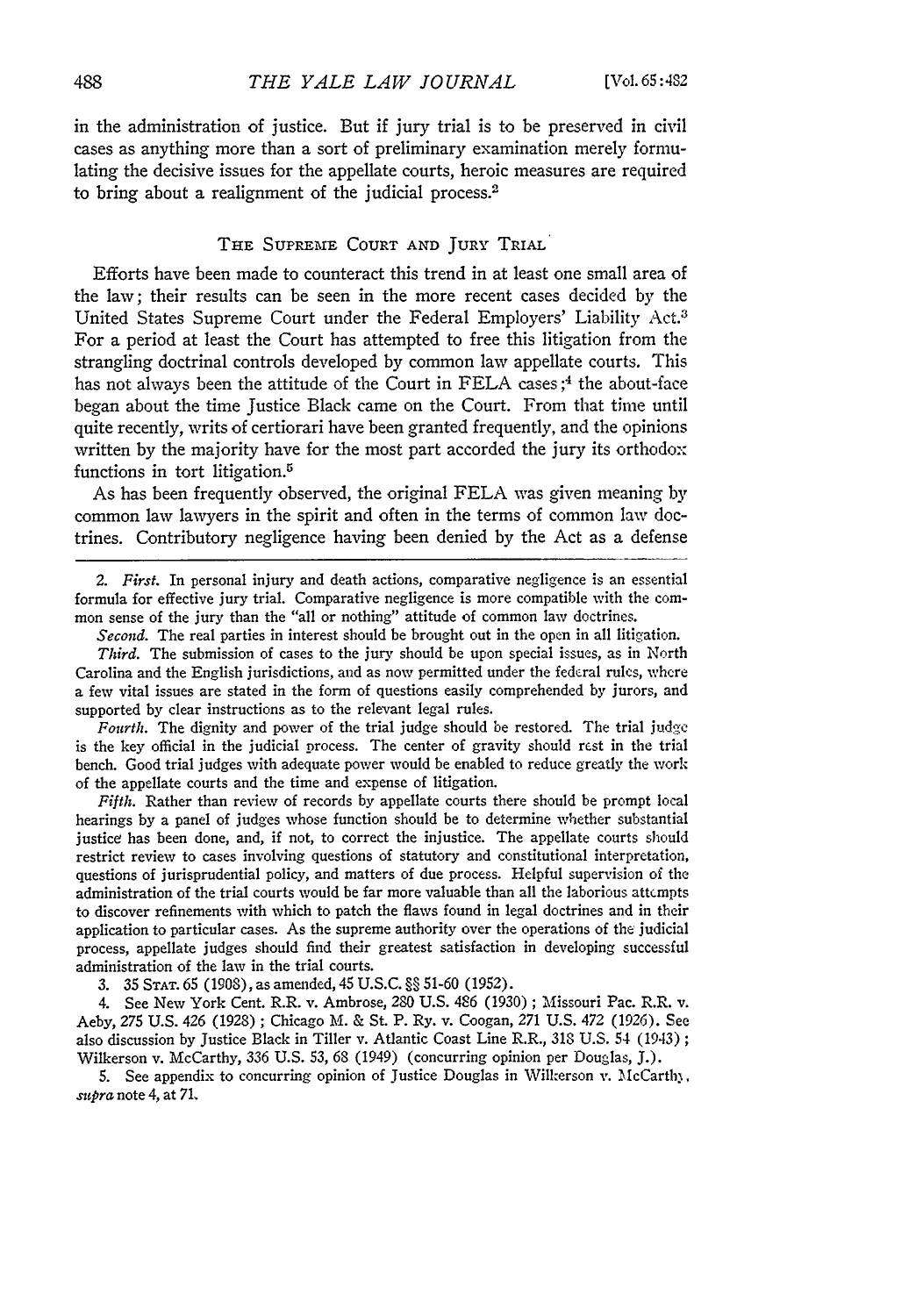other than in diminution of damages, it was not difficult for the courts to convert contributory negligence into assumption of risk, and thereby interpose a complete defense to the action.<sup>6</sup> When assumption of risk was eliminated as a defense by the 1939 amendment to the Act,<sup>7</sup> it was not difficult to convert the defense of contributory negligence or assumption of risk into the defense of no evidence of any negligence on the part of defendant,<sup>8</sup> or that his negligence was not the proximate cause of plaintiff's injury,<sup>9</sup> or that plaintiff's own negligence was the sole proximate cause of his injury.10 It was this type of avoidance that Justice Black met head on, and with the support of a majority of the Court put an end to, at least for a time.

In *Tiller v. Atlantic Coast Line R.R.,"* Justice Black struck his hardest and most effective blow against the doctrine that had been employed to give the courts, both trial and appellate, practically complete control over FELA litigation and to render jury trial of little importance. The lower courts had undertaken to distinguish between assumption of risk resulting from the employer's negligence and assumption of risk incident to the employment in the absence of negligence by the employer. As observed in the concurring opinion of Justice Frankfurter there is a distinction, but the distinction is ambiguous and confusing, and should be discarded.<sup>12</sup> Justice Black did his best to get rid of it. He said:

"We hold that every vestige of the doctrine of assumption of risk was obliterated from the law by the 1939 amendment, and that Congress, by abolishing the defense of assumption of risk in that statute, did not mean to leave open the identical defense for the master by changing its name to 'non-negligence.' **"13**

This case was quickly followed by *Bailey v. Central Vermont Ry.,<sup>14</sup>*in which it had been held by the Vermont Supreme Court that the evidence was insuffi-

6. **See** discussion by Justice Black in Tiller v. Atlantic Coast Line R.R., 318 U.S. 54 (1943).

*7.* 53 **STAT.** 1404 (1939), 45 U.S.C. *§* 54 (1952).

**8.** DeZon v. American President Lines, Ltd., 318 U.S. *661* (1943). In his dissent in this case Justice Black protested: "When we consider the weight of the evidence and resolve doubtful questions such as these, we invade the historic jury function." *Id.* at 674. In his dissent in Stewart v. Southern Ry., **315** U.S. 283, 287 (1942), Justice Black said: "Respect for the institution of trial by jury should, in my judgment, prompt us to leave undisturbed the jury's finding in this case that the coupler was defective. Because it must rely on the written page rather than living words, an appellate court can never fully appreciate the effect of testimony heard by a jury of local citizens." *Ibid.* See also Moore v. Chesapeake & **0.** Ry., 340 U.S. 573 (1951) ; Eckenrode v. Pennsylvania R.R., 335 U.S. 329 (1948).

9. Reynolds v. Atlantic Coast Line R.R., 336 U.S. 207 (1949) ; Lavender v. Kurn, 327 U.S. 645 (1946); Tennant v. Peoria & Pekin Union Ry., 321. U.S. 29 (1944); Brady v. Southern Ry., 320 U.S. 476 (1943).

10. Brown v. Western Ry., 338 U.S. 294 (1949); Wilkerson v. McCarthy, 336 U.S. 53 (1949).

11. 318U.S. 54 (1943).

12. *Id.* at 68.

13. *Id.* at 58.

14. 319 U.S. 350 (1943).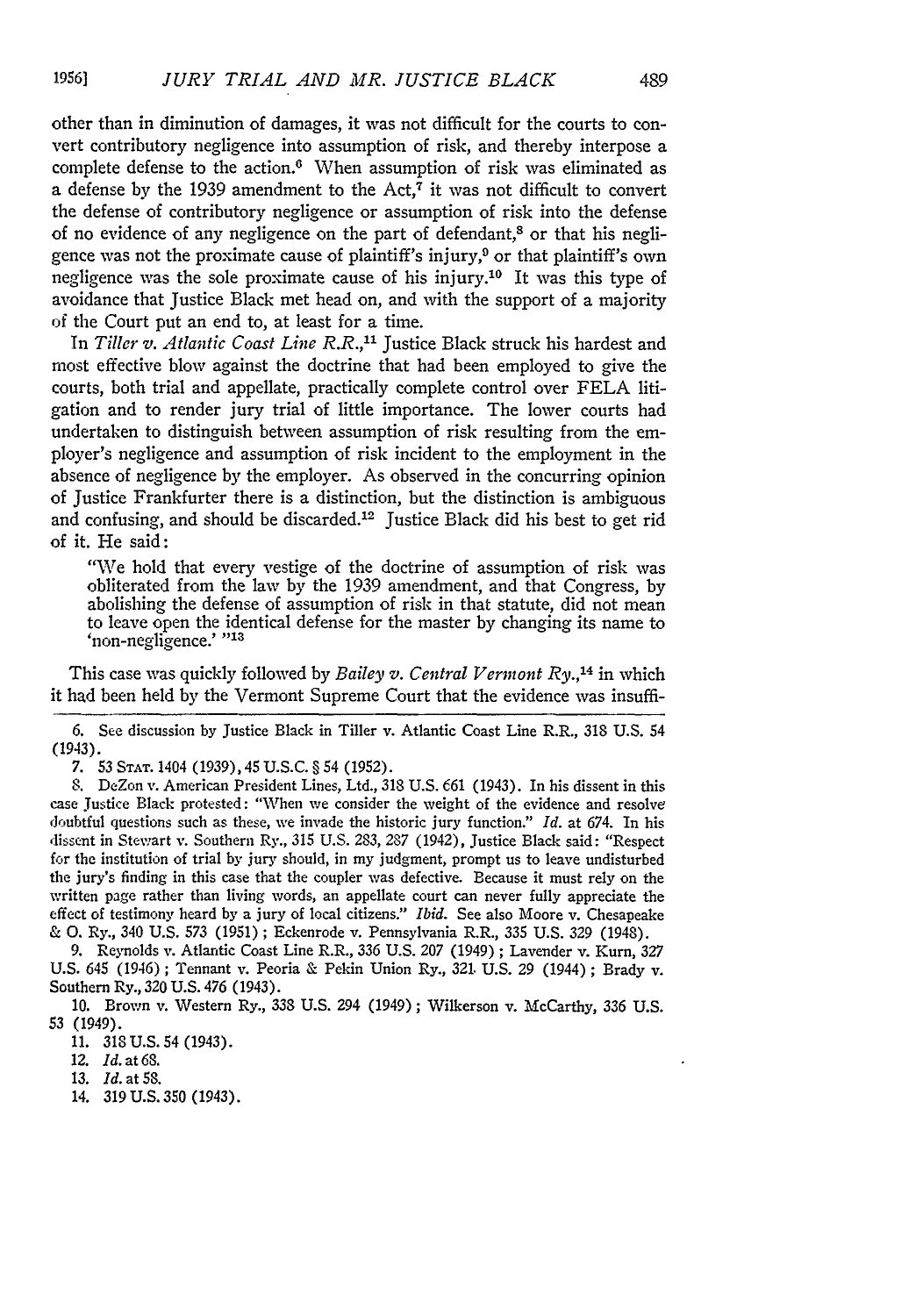cient to raise an issue of defendant's negligence, even though a jury had found negligence. The Supreme Court through Justice Douglas reversed, holding that an issue had been raised.15 Shortly thereafter, in *Tennant v. Peoria & Pekin Union Ry.*,<sup>16</sup> the issue was whether the death of deceased resulted from the negligence of the defendant in failing to give warning of the movement of a train. The trial court's judgment based on a jury verdict had been set aside by the circuit court of appeals. The opinion was given by Justice Murphy, who said in part:

"It is not the function of a court to search the record for conflicting circumstantial evidence in order to take the case away from the jury on a theory that the proof gives equal support to inconsistent and uncertain inferences. The focal point of judicial review is the reasonableness of the particular inference or conclusion drawn by the jury. It is the jury, not the court, which is the fact-finding body. It weighs the contradictory evidence and inferences, judges the credibility of witnesses, receives expert instructions, and draws the ultimate conclusion as to the facts. The very essence of its function is to select from among conflicting inferences and conclusions that which it considers most reasonable **....** That conclusion, whether it relates to negligence, causation or any other factual matter, cannot be ignored. Courts are not free to reweigh the evidence and set aside the jury verdict merely because the jury could have drawn different inferences or conclusions or because judges feel that other results are more reasonable."<sup>17</sup>

Here in three closely related decisions, each with its dissents, the pattern of jury trial was restored to a determination of the three basic issues of a tort case-negligence of the defendant, causal relation between the defendant's negligent conduct and the injury, and the amount of damages—each a jury question if there is any basis for reasonable minds to differ in reaching a conclusion on the issue. It may be observed in passing that the "proximate cause" issue in this and other cases under the statute is restricted to causal relation "in whole or in part."<sup>18</sup> The endless and useless confusion developed by many of the common law courts about the term "proximate cause" is sedulously avoided.<sup>19</sup>

16. 321 U.S. 29 (1944).

*17. Id.* at 35. See also Lavender v. Kurn, *327* U.S. 645 (1946). Judge Jerome Frantz dissenting in Cahill v. New York, N.H. & H.R.R., 224 **F2d** 637, 640 (2d Cir. 1955), said: "I assume, arguendo, that the inference needed to support the verdict would not suffice in a suit not brought under the Federal Employers' Liability Act. But the more rccent Supreme Court decisions make it clear that, under that Act, the jury's power to draw inferences is greater than in common-law actions."

There would seem to be no justification for this attitude. It merely reflects how far the courts have gone in other areas of litigation in restricting, if not denying, the jury's orthodox common law function to draw inferences.

18. 45 U.S.C. **§** 51 (1952).

19. See the excellent discussion of the term by Justice Frankfurter in his dissent in Standard Oil Co. v. United States, 340 U.S. 54, 66 (1950). See also Coray v. Southern

<sup>15.</sup> See also Stone v. New York, C. & St. L.R.R., 344 U.S. *497* (1953) ; Willis v. Union Pac. R.R., 329 U.S. 649 (1947); Jesionowski v. Boston & M.R.R., 329 U.S. 452 (1947).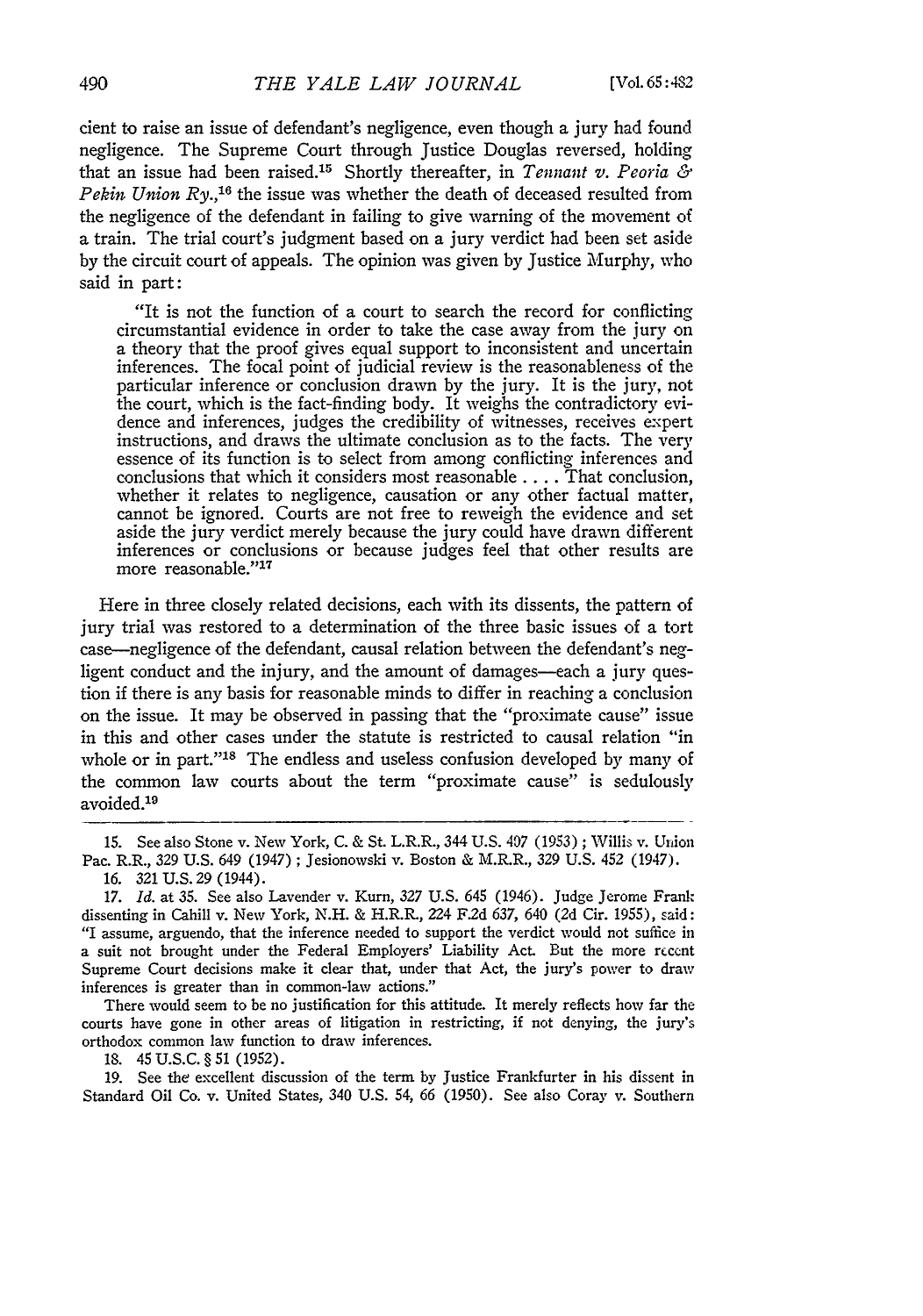In other respects as well Justice Black and his associates have protected the right of jury trial under the FELA and supporting acts from attrition. In *Duncan v. Thompson* 2 <sup>0</sup>an employee had accepted an advance of \$600 from the defendant on condition that if a settlement could not be reached and the employee brought suit he must first return the \$600. He brought suit without doing so. Meeting the defense based on the agreement, Justice Black reversed the Missouri court and held the agreement void under section 5 of the Act as a method of exempting defendant from liability.21 He failed in his attempt to eliminate the defense of assumption of risk under the "free pass" agreement,<sup>22</sup> but more recently he and his colleagues invalidated a contract restricting the choice of venue for an action based upon the **FELA.2 <sup>3</sup>**

Justice Black has been equally vigorous in protecting jury trial from doctrinal limitations that the state courts have sought to impose. In *Garrett v. Moore-McCornzack Co.,24* he rejected the Pennsylvania rule that the burden of proof was on the employee to show by "clear, precise and indubitable" evidence that a release from liability executed by the defendant and accepted by the employee was invalid. Much later, in a somewhat similar case.<sup>25</sup> he likewise rejected an Ohio practice under which the invalidity of a release was required to be found by the judge as in equity by "clear, unequivocal and convincing evidence." He stated the matter simply:

"We have previously held that 'The right to trial by jury is a basic and fundamental feature of our system of federal jurisprudence' and that it is 'part and parcel of the remedy afforded railroad workers under the Employers' Liability  $Act' \ldots$ . It follows that the right to trial by jury is too substantial a part of the rights accorded by the Act to permit it to be classified as a mere 'local rule of procedure' for denial in the manner that Ohio has here used.... The trial judge and the Ohio Supreme Court erred in holding that petitioner's rights were to be determined by Ohio law and in taking away petitioner's verdict when the issues of fraud had been submitted to the jury on conflicting evidence and determined in petitioner's favor."26

Pac. R.R., 335 U.S. 520 (1949) **;** Anderson v. Atchison, T. & S.F. Ry., 333 U.S. 821 (1948); Brady v. Southern Ry., 320 U.S. 476, 484 (1943) (dissenting opinion) ; Note, 31 N.C.L. REv. *216* (1953).

20. **315** U.S. 1 (1941). an attempted exemption of a towboat owner from liability for negligence resulting in damage to a barge that was being towed. Bisso v. Inland Waterways Corp., 349 U.S. 85 (1955); Boston Metals Co. v. The Winding Gulf, 349 U.S. 122 (1955). Likewise, in Hughes v. Fetter, 341 U.S. 609 (1951), his opinion broke the back of state statutes denying actions in local courts for wrongful deaths occurring outside the local jurisdiction.

22. Francis v. Southern Pac. R.R., 333 U.S. 445, 451 (1948) (dissenting opinion).

23. Boyd v. Grand Trunk Western R.R., 338 U.S. *263* (1949), *reversing per curiam, 321* Mich. 693,33 N.W.2d 120 (1948).

24. 317 U.S. 239 (1942).

25. Dice v. Akron, C. & Y.R.R., 342 U.S. 359 (1952).

*26.* **Id.** at 363.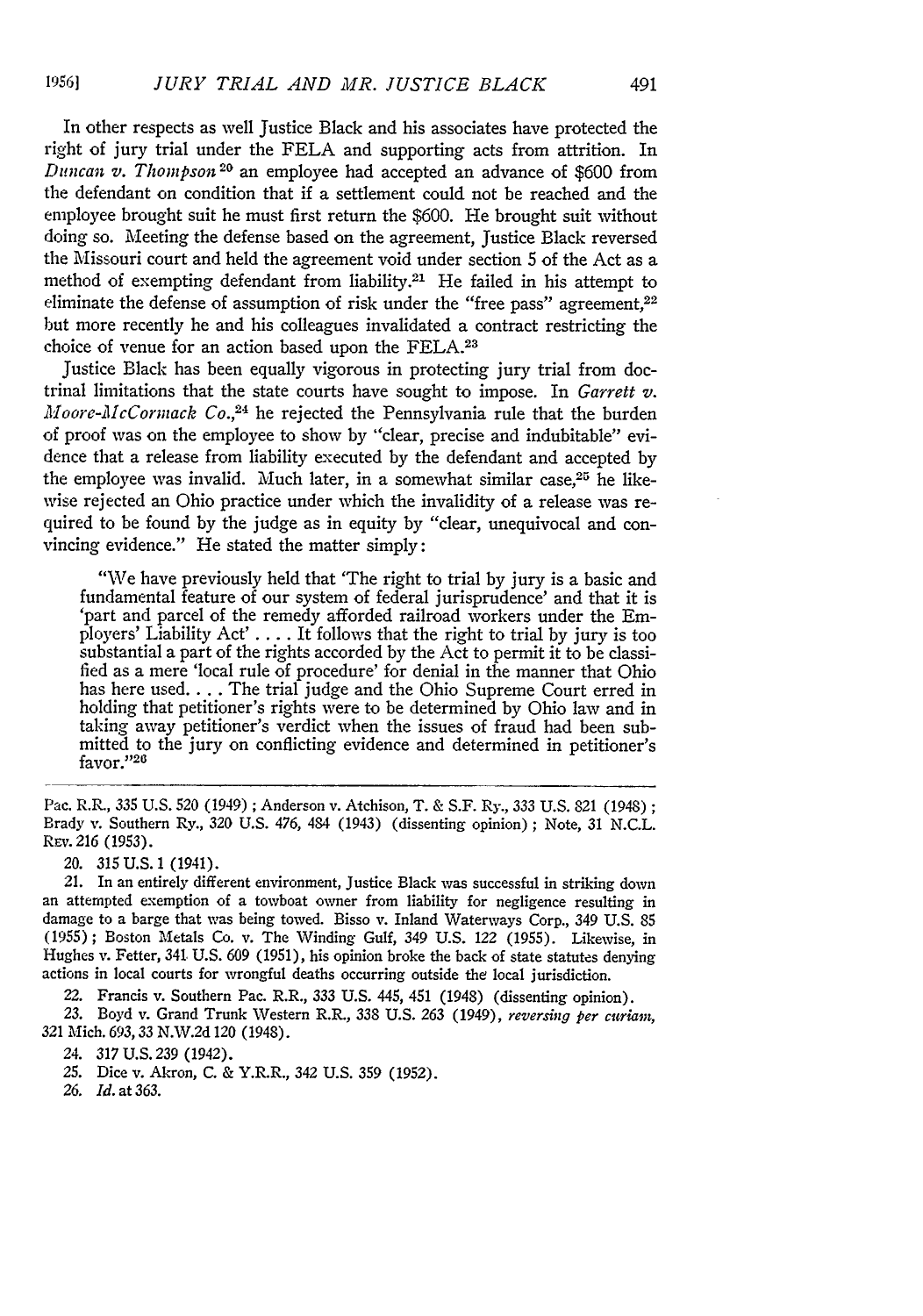In *Brown v. Western Ry.*<sup>27</sup> the Georgia court had sustained a demurrer to plaintiff's complaint under a rule requiring allegations to be construed "most strongly against the pleader." In sending the case back for trial Justice Black said in part:

"It is contended that this construction of the complaint is binding on us. 'substantive rights' granted by Congress in FELA cases, they are free to follow their own rules of 'practice' and 'procedure.' To what extent rules of practice and procedure may themselves dig into 'substantive rights' is a troublesome question at best as is shown in the very case on which respondent relies ....

"Here the Georgia court has decided as a matter of law that no inference of railroad negligence could be drawn from the facts alleged in this case. Rather the court itself has drawn from the pleadings the reverse inference that the sole proximate cause of petitioner's injury was his own negligence. Throughout its opinion the appellate court clearly reveals a preoccupation with what it deemed to be petitioner's failure to take proper precautions... Strict local rules of pleading cannot be used to impose unnecessary burdens upon rights of recovery authorized by federal laws **....** *[S* hould this Court fail to protect federally created rights from dismissal because of over-exacting local requirements for meticulous pleadings, desirable uniformity in adjudication of federally created rights could not be achieved."<sup>28</sup>

In nearly all the cases in which the pattern of trial in FELA cases was developed by Justice Black and the majority of the Court there were vigorous dissents. One of the arguments urged by the dissenters was that the writs of certiorari in such cases were improvidently granted; the Court had more important business than keeping the common law doctrines of negligence aligned for so many state and federal courts and it was entirely too burdensome for the Court to be compelled to canvass the record for errors in the application of such doctrines where application depended so greatly on the judgment of the particular court. Justice Frankfurter put the point sharply in his dissenting opinion in *Stone v. New York, Chicago & St. Louis R.R. :20*

29. 344 U.S. 407 (1953).

<sup>27. 338</sup>U.S.294 (1949).

<sup>28.</sup> *Id.* at 296, 298-99.

In another context Justice Black has carried his concern for the trial court's integrity and its freedom from the overlordship of the appellate court to an extreme that many critics consider wholly unjustifiable. The point involved is the construction of **FED.** R. CIv. P. 50(b) so as to forbid the entry of a judgment n.o.v, by the appellate court in absence of a motion to that end duly presented to and passed upon by the trial court. The matter came to a crux in Johnson v. New York, N.H. & H.R.R., 344 U.S. 48 (1952), where the failure to make the motion in the trial court seems a trivial procedural technicality indeed. But in view of the note appended **by** Justice Black as to the practice in the Second Circuit the point is not as flimsy as it would otherwise seem, and if not insisted upon it could well have widened a breach in the practice which would have materially broadened the appellate power. *Id.* at 54 n.3. This is not to argue that the appellate court should not have the power, but merely to emphasize the devotion of Justice Black to the cause of the trial court's integrity, and his consistency in guarding it from further inroads. *But* see Justice Frankfurter's sharp dissent, *id.* at 54; see also CLARK, **CODE PLEADING** 71 (2d ed. 1947).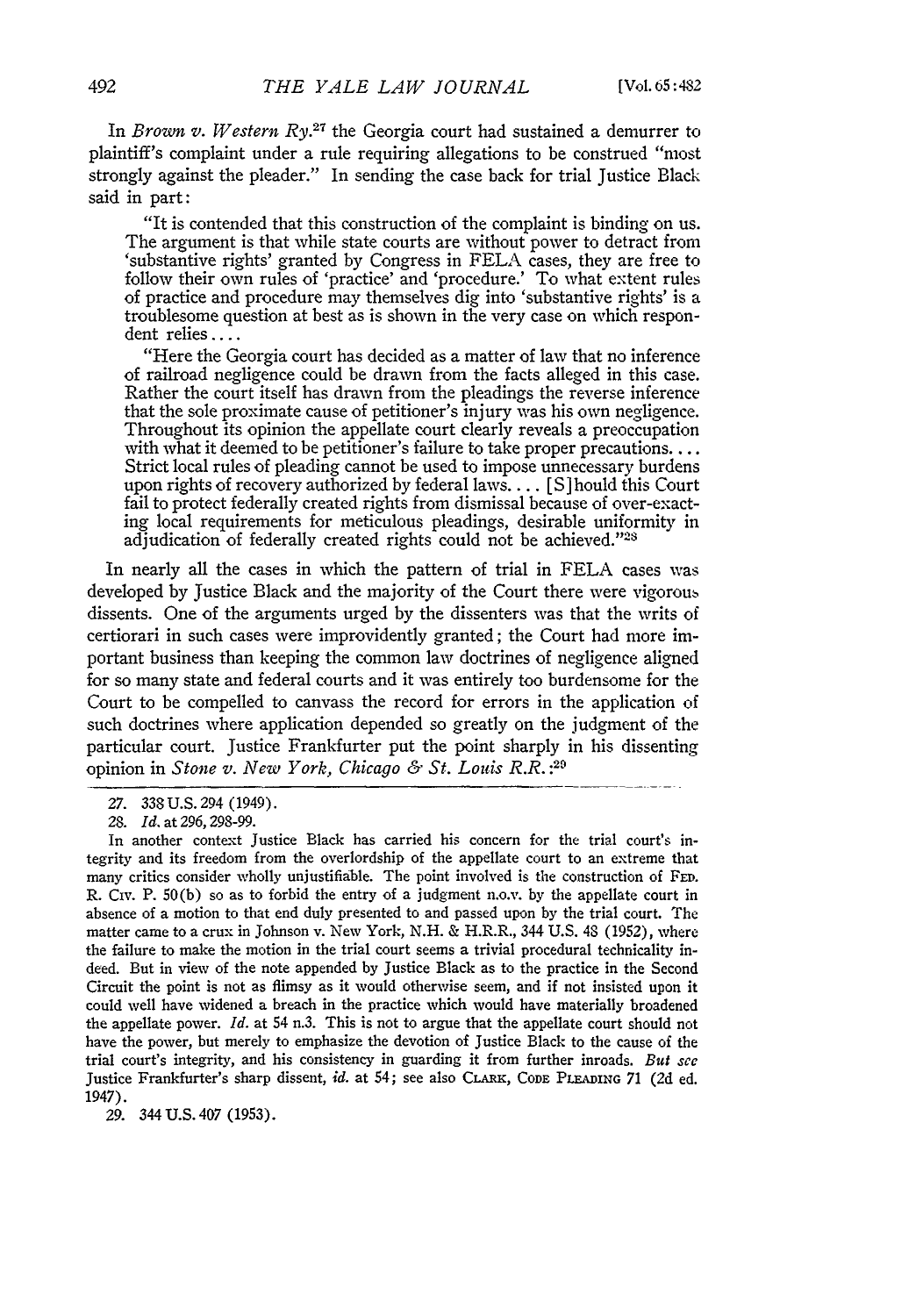**1')561**

"When it thus put the enforcement of the law in the keeping of State courts, the Congress knew that the determination of whether there is adequate evidence to sustain a claim of negligence is one of the most elusive determinations that judges are called upon to make."30

Another argument, stressed especially by Justice Frankfurter, is that the concept of negligence as a working principle for modern industry is outmoded and should be replaced by the principle of insurance that underlies workmen's compensation laws.31 Apparently his idea is that by refusing to take cognizance of the maladministration of FELA cases the Supreme Court will prompt Congress to provide a better remedy more quickly.

These arguments are not without weight. The Supreme Court of the United States is a public law court.<sup>32</sup> Perhaps little justification can be found for imposing upon it the supervisory administration of the tort litigation arising under the several acts providing protection for workmen engaged in interstate and foreign commerce against physical injuries and death. But until arrangement can be made for supervision by some other court, or for some more adequate form of protection,  $33$  it is unthinkable that the protective acts of Congress .hall be left to the administration of some sixty separate far-flung systems of state and intermediate appellate federal courts with their differing doctrinal networks of negligence law and their divergent attitudes towards the purposes

30. *Id.* at 412. See also Dice v. Akron, C. & Y.R.R., 342 U.S. 359, 364 (1951) (disscnting opinion) **;** Wilkerson v. McCarthy, 336 U.S. 53, 64 (1949) (concurring opinion) ; Bailey v. Central Vermont Ry., 319 U.S. 350, 354 (1943) (dissenting opinion).

31. Carter v. Atlanta & St. A.B. Ry., 338 U.S. 430, 437-38 (1949): "To apply the' concepts of 'negligence' and 'proximate cause' to the infinite complexities of modern industry is like catching butterflies without a net."

32. Currently little common law tort litigation comes before the Court. A few recent cases, however, indicate Justice Black's keen understanding of common law tort theory. His dissent in United States v. Causby, 328 U.S. *256, 268* (1946) (damage to respondent's chicken farm by low-flying government planes held to be an unconstitutional taking of private property) is most compelling, and its rejection can be accounted for only by the absence at that time of a Federal Tort Claims Act. Likewise the dissent of Justice Jackson (joined by Justice Black) in Dalehite v. United States, 346 U.S. 15, 47 (1953) (government held not liable under the Tort Claims Act for the Texas City disaster) seems so conclusive in its reasoning that it is difficult to account for the decision except on the ground that the majority was staggered by the exaggerated liabilities presented by the claimants. Justice Black's position in United States v. Standard Oil Co., 332 U.S. 301 (1947) (government cannot sue in tort for injuries to soldier in the absence of congressional authorization) was a surprise to many observers. The reasons given by the majority with whom he joined are distressingly flimsy. The Court may have felt that because the government could not be sued in tort at that time, its power to sue a private person should not be enlarged. It may also be that the Court considered this a good case to show that it was after all a conservative Court; that it was no longer the bad old New Deal Court that had taken so much criticism.

33. *Cf.* Richter and Forer, *Federal Employers' Liability Act-A Real Compensatory Law for Railroad Workers,* 36 **CORNELL** L.Q. 203 (1951) ; Pollack, *Workwen's Compensation* **for** *Railroad IVork Iniuries and Diseases,* 36 *id.* at 236.